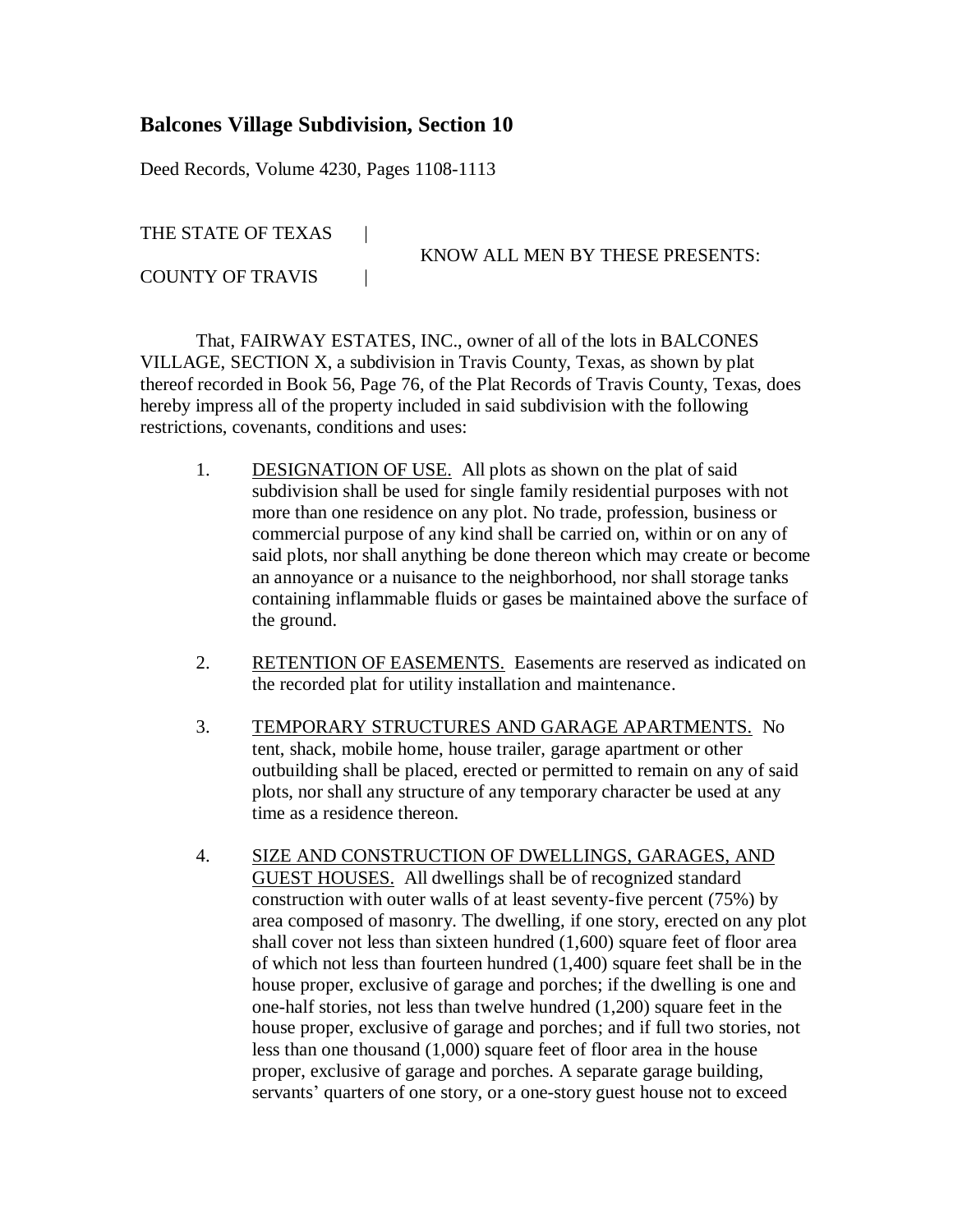six hundred (600) square feet of floor area will be permitted provided that such structure or structures be attached to the main residence by common wall or by a covered passageway, and the outer walls of such structure be the same construction and percentage by area of masonry as the main dwelling, provided that all such garages shall not front or have the automobile passage opening face the front of the plot and the main dwelling be substantially completed prior to erection of such structures, and provided further that all other restrictions, covenants, conditions and uses herein are complied with.

- 5. MINIMUM PLOT SIZE. No structure shall be erected or placed on any plot which plot has an average width of less than eighty (80) feet, nor shall any plot be re-subdivided into plots, anyone of which shall have a width of less than eighty (80) feet at the front property line. For the purpose of these restrictions, a "plot" shall consist of a lot or lots having contiguous frontage and an average width of not less than eighty (80) feet. Notwithstanding the foregoing, any plot as now subdivided and delineated on the plat of said subdivision shall be considered a plot.
- 6. SET-BACK, FRONT LINE AND REAR LINE. No structure shall be located or erected on any plot nearer to the front plot line than as indicated by the "building line" shown on the recorded plat of said subdivision nor nearer than five (5) feet to any side plot line except that the total combined set-back from both sides shall in no event be less than fifteen (15) feet nor nearer than thirty-five (35) feet to the rear plot line unless first approved by the architectural committee.
- 7. ORNAMENTAL STRUCTURES, FENCES, WALLS AND APPURTENANCES. No wire type fence of any description shall be permitted to be erected or maintained on any plot, nor shall any fence, wall or hedge be maintained forward of the front wall line of the respective dwelling except retaining walls of not over six (6) inches above plot grade.

Ornamental structures, fences and walls are permitted subject to approval in writing of the architectural committee referred to under Paragraph No. 8.

No radio or television or guy wires shall be maintained on any portion of any plot forward of the front wall line of the respective dwelling.

8. ARCHITECTURAL CONTROL. For the purpose of insuring the development of the subdivision as a residential area of high standards, an architectural committee composed of James H. McCullick, W. B. Cotton and Ras Redwine reserves the right to regulate and control the dwellings or structures or other improvements placed on each plot. No dwelling,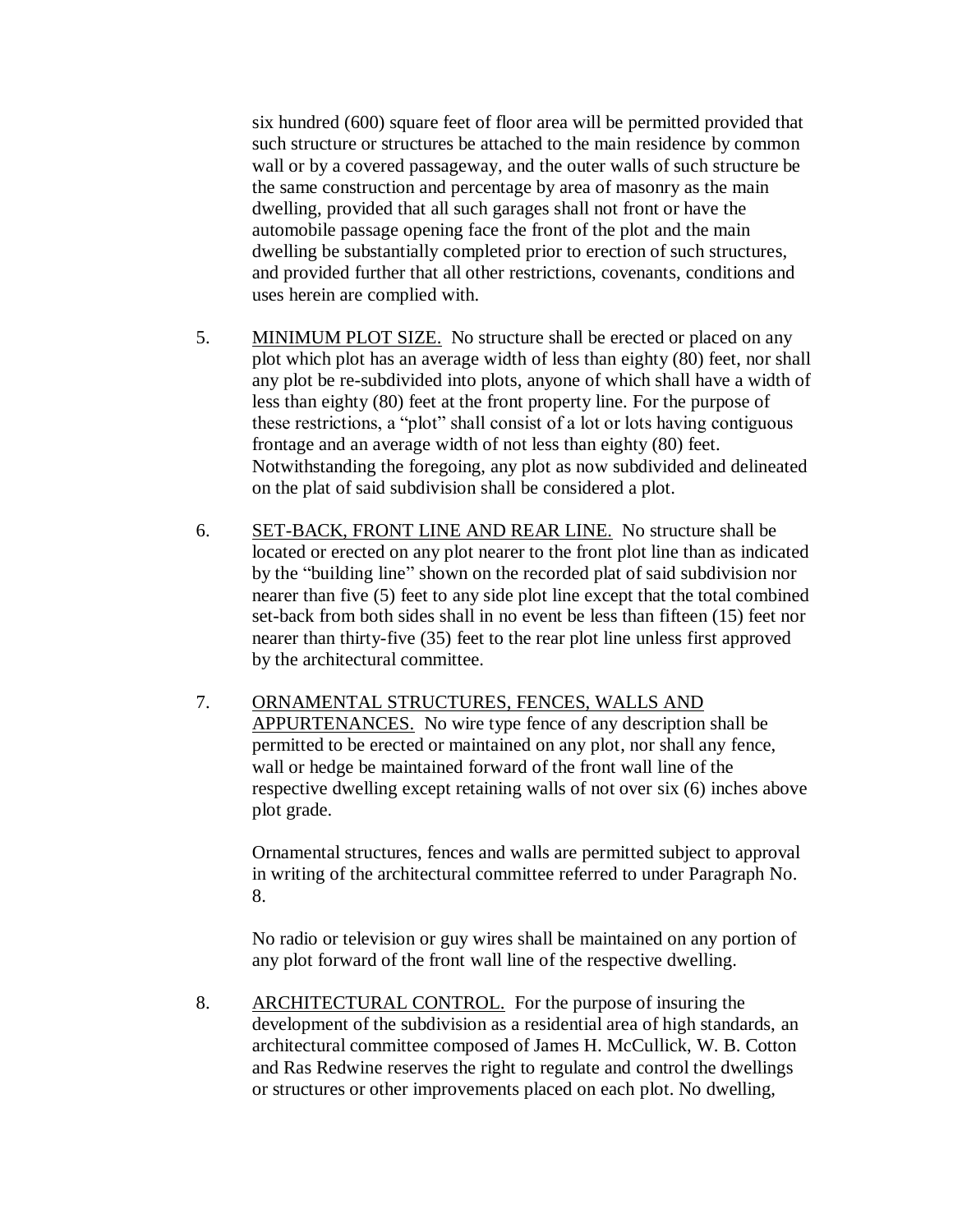wall, fence or other structure shall be placed upon such plot until the plan therefor and the plat plan has been approved in writing by the developer or the architectural committee or by an appointee of the architectural committee. Refusal of approval of the plans and specifications by the architectural committee may be based on any ground, including purely aesthetic grounds, which in the sole and uncontrolled discretion of the architectural committee shall seem sufficient. No alterations in the exterior appearance of any dwelling or structure shall be made without like approval. No dwelling or other structure shall remain unfinished for more than one (1) year after the same has been commenced.

- 9. ANIMALS. No animals, livestock or poultry, shall be raised, bred or kept on any lot, except that cats, dogs or other household pets may be kept, provided that they are not kept, bred or maintained for any commercial purposes.
- 10. CLEANLINESS. No trash, ashes or any other refuse may be thrown or dumped on any vacant plot, park or drainage area in said subdivision.
- 11. SEWAGE. No dwelling in this subdivision shall be serviced other than by a public utility sanitary system or a septic tank of not less than five hundred (500) gallon capacity with connecting drain field having not less than one hundred fifty (150) feet of lateral lines and the construction and installation thereof meeting the approval of the City/County Health Department.
- 12. GENERAL PROVISIONS. These provisions are hereby declared to be restrictions, conditions, covenants and uses running with the land and shall be fully binding on all persons acquiring property in BALCONES VILLAGE, SECTION X, whether by descent, devise, purchase or otherwise, and every person by the acceptance of title to any plot in this subdivision shall thereby agree to abide by and fully perform the foregoing restrictions, conditions, covenants and uses which shall be binding until January 1, 1987. On and after January 1, 1987, said restrictions, conditions, covenants and uses shall be automatically extended for successive periods of ten (10) years unless changed in whole or in part by a vote of three-fourths (3/4) majority of the then owners of the plots in BALCONES VILLAGE, SECTION X, each plot to admit of one (1) vote.
- 13. PENALTY PROVISIONS. If any person or persons shall violate or attempt to violate any of the above restrictions, conditions, covenants and uses, it shall be lawful for any other person or persons owning any of the plots in BALCONES VILLAGE, SECTION X, to prosecute proceedings in law or in equity against the person or persons violating or attempting such violation to prevent him or them from so doing, or to recover